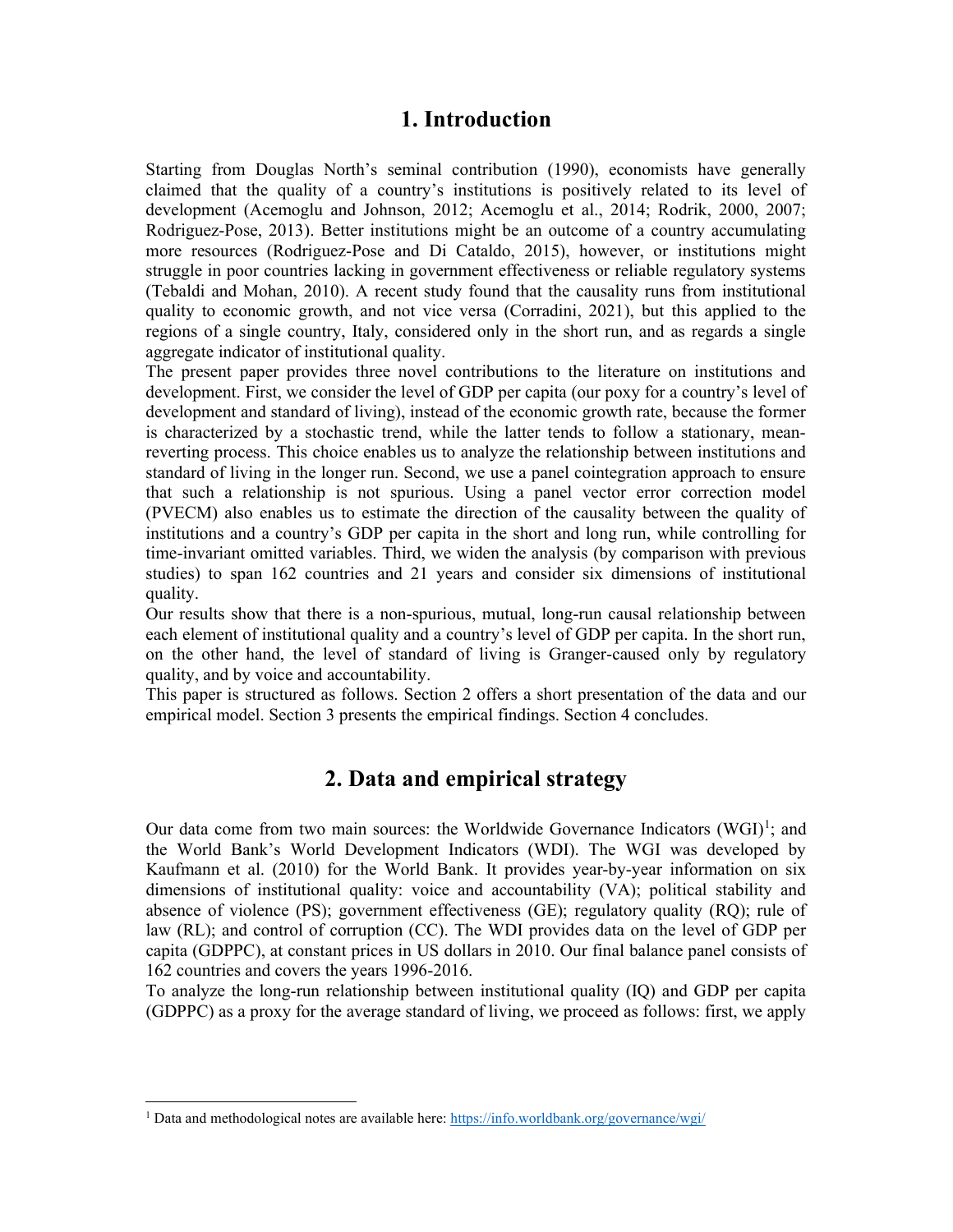**A Economics Bulletin** 

# **Volume 41, Issue 3**

# Quality of institutions and standard of living: a panel cointegration analysis

Roberto Antonietti *University of Padova, "Marco Fanno" Department of Economics and Management*

Chiara Burlina *Gran Sasso Science Institute (GSSI)*

## Abstract

Does the quality of its institutions affect the average standard of living in a country? We aim to answer this question by conducting a panel cointegration analysis on a sample of 162 countries and 21 years, from 1996 to 2016. In the long run, the estimates show a mutual (Granger) causal effect between all six constitutive elements of institutional quality considered and GDP per capita, our proxy of a country's standard of living. In the short run, however, GDP per capita is only influenced by voice and accountability, and regulatory quality.

Citation: Roberto Antonietti and Chiara Burlina, (2021) "Ouality of institutions and standard of living: a panel cointegration analysis", *Economics Bulletin*, Vol. 41 No. 3 pp. 2074-2079 Contact: Roberto Antonietti - roberto.antonietti@unipd.it, Chiara Burlina - chiara.burlina@gssi.it. **Submitted:** June 11, 2021. **Published:** September 18, 2021.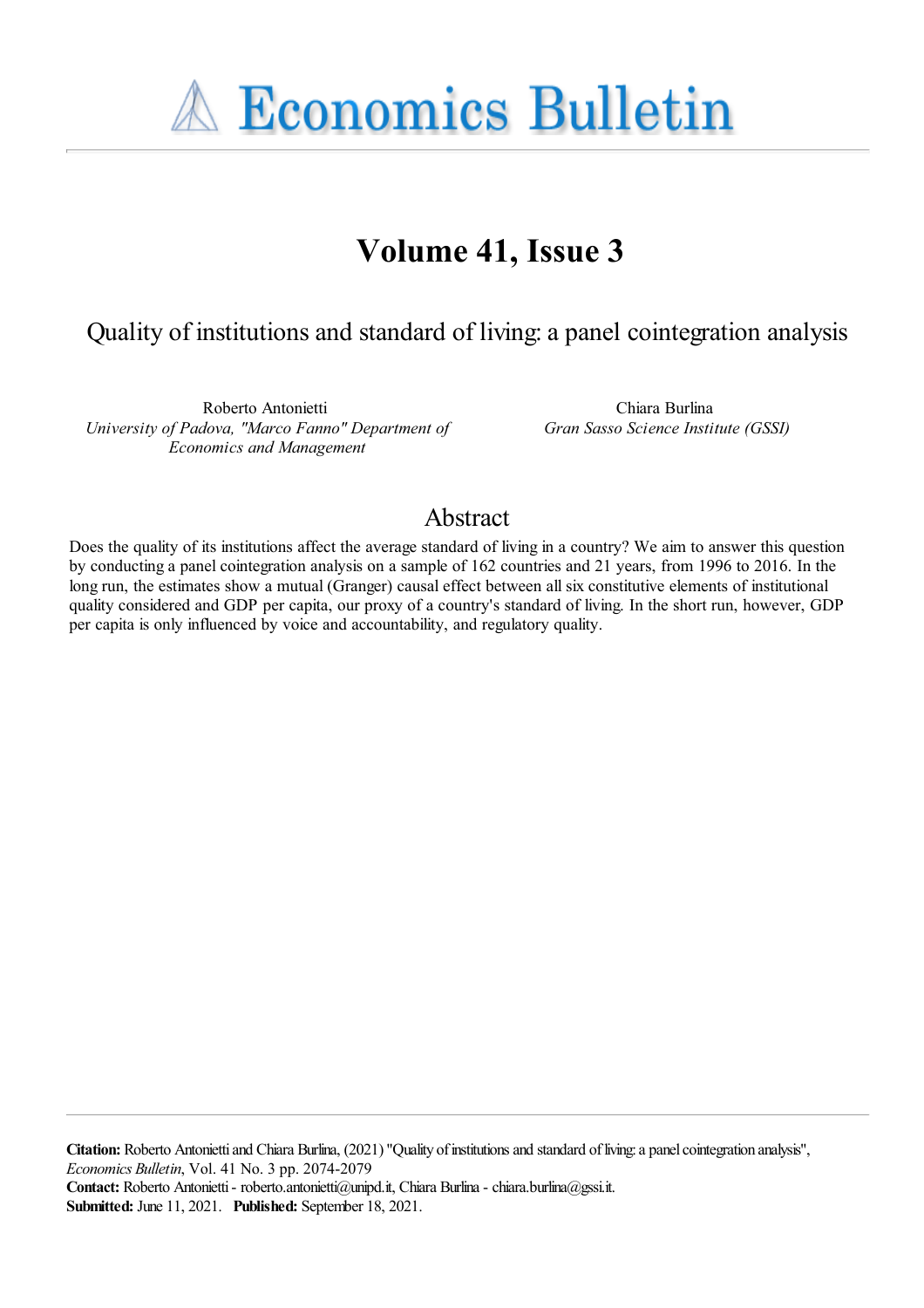the logarithmic transformation for all our variables, so that all the estimated coefficients correspond to elasticities<sup>2</sup>. The baseline equation is:

$$
\ln(GDPPC)_{it} = \alpha_i + \beta \ln(IQ)_{it} + \gamma f_t + \varepsilon_{it}
$$
\n<sup>(1)</sup>

where *i* is the country, *t* is the year, the term  $\alpha_i$  captures country fixed effects,  $f_t$  captures timespecific unobserved common shocks,  $\varepsilon_{it}$  is the stochastic error term, and  $\beta$  represents the elasticity of GDPPC with respect to the single measure of *IQ*. Since the six *IQ* items are highly correlated, to avoid the risk of double counting and multicollinearity, we include them one at a time in Equation 1.

Second, we test for their non-stationarity using the Pesaran (2007) panel unit root test (or cross-sectional Im, Pesaran and Shin (CIPS) test), which enables us to account for crosssectional dependence across countries. The test consists in extending the individual augmented Dickey-Fuller regressions with the cross-sectional means of the lagged levels and first differences of the individual regressor, which are then used as a proxy for the unobserved common factors.

Third, we assess whether GDPPC and our six institutional quality variables are cointegrated, using the panel cointegration developed by Westerlund (2005) with a linear trend, and subtracting the cross-sectional mean from all the variables. We estimate the long-run relationship between institutional quality and GDP per capita using a dynamic OLS (DOLS) estimator (Kang and Chang, 2000), and a common correlated effects mean-group (CCE-MG) estimator (Pesaran, 2006), which accounts for the heterogeneous effects of common shocks by adding the averages of the dependent variables, and of the regressors for each period *t*.

Finally, we assess the short- and long-run Granger causality between IQ and GDPPC using the PVECM. We use the pooled mean-group (PMG) estimator developed by Pesaran, Shin and Smith (1999), which allows for the error correction (EC) by maximum likelihood to be estimated, while controlling for country fixed effects.

Following Hall and Milne (1994), the short- and long-run causality between IQ and GDPPC can be assessed by means of two equations: in the first, ∆lnGDPPC is the dependent variable, and ∆lnIQ is the main regressor; in the second, ∆lnIQ is the dependent variable, and ∆lnGDPPC is the main regressor. Then, we look at the estimated coefficient of the lagged EC terms in each equation. If it is not statistically different from zero, the regressor is weakly exogenous in the equation concerned, and there is no long-run Granger causality between the two variables. If the coefficient is statistically different from zero, there is a long-run Granger causality between the two variables in the direction suggested by the regression. If the coefficient differs from zero in both equations, then the long-run Granger causality runs in both directions. We can also perform a short-run causality test by looking at the estimated coefficient of the lagged explanatory variable in each equation: if this coefficient is zero, the explanatory variable does not Granger cause the dependent variable in the short run.

#### **3. Results**

Table 1 shows the results of the CIPS panel unit root test: the null hypothesis of nonstationarity is never rejected when the variables are taken in levels, but it is strongly rejected

<sup>&</sup>lt;sup>2</sup> The six variables of institutional quality (*x*) were first standardized as follows: [*x*-min(*x*)/max(*x*)-min(*x*)], then transformed into a natural logarithm.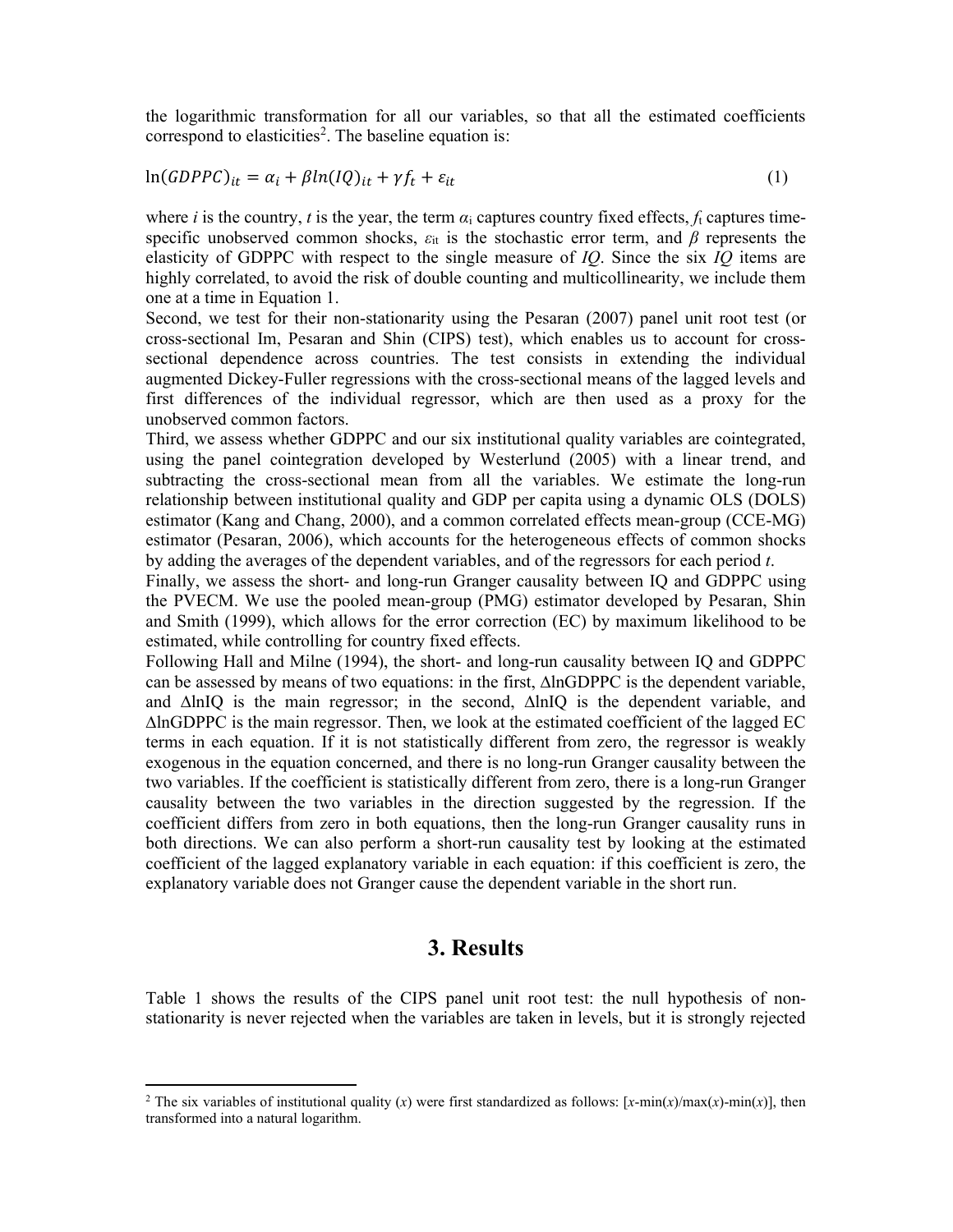when they are taken in first differences. This means that all variables are non-stationary, or  $I(1)^3$ .

| THUIL TI THINT MILL TOUR LOUD |             |              |             |             |                  |             |                     |
|-------------------------------|-------------|--------------|-------------|-------------|------------------|-------------|---------------------|
|                               | lnGDP       | lnVA         | lnPS        | $ln$ GE     | lnRO             | lnRL        | lnCC                |
| CIPS                          | $-1.980$    | $-2.004$     | $-2.177$    | $-2.244$    | $-2.054$         | $-2.120$    | $-2.068$            |
|                               | AlnGDP.     | <b>AlnVA</b> | AlnPS       | AlnGE       | $\triangle$ lnRO | AlnRL       | $\triangle$ ln $CC$ |
| CIPS                          | $-3.469***$ | $-3.679***$  | $-3.878***$ | $-4.324***$ | $-4.035***$      | $-3.659***$ | $-3.832***$         |

Notes: all the tests include a linear trend and an intercept. The number of lags is set to 1. The relevant 10%, 5%, and 1% critical values are, respectively: -2.59, -2.65 and -2.77 with an intercept and a linear trend, and -2.63, - 2.7 and -2.85 with an intercept only. \*\*\* significant at 1% level; \*\* significant at 5% level.

Then, we test whether GDPPC and our six institutional quality variables are cointegrated. Table 2 shows the results of the panel cointegration test. For each of the six variables, the test rejects the null hypothesis of no cointegration at the 1% level. We conclude that equation 1 represents a non-spurious, long-run relationship between institutional quality and GDP per capita. This cointegration also implies that no relevant non-stationary variables are omitted.

| Table 2. I aller conflict ation lest (westerfully, 2003) |                            |                    |
|----------------------------------------------------------|----------------------------|--------------------|
| <i>Variance ratio</i>                                    | $H_0$ : at least one panel | $H_0$ : all panels |
| $lnVA \rightarrow lnGDPPC$                               | $11.673***$                | $8.671***$         |
| $lnPS \rightarrow lnGDPPC$                               | $8.943***$                 | $7.433***$         |
| $lnGE\rightarrow lnGDPPC$                                | $7.688***$                 | $5.021***$         |
| $ln RQ \rightarrow ln GDPPC$                             | $8.487***$                 | $7.172***$         |
| $ln R L \rightarrow ln GDPPC$                            | 9.599***                   | 7.982***           |
| $lnCC \rightarrow lnGDPPC$                               | $9.709***$                 | $6.854***$         |

**Table 2. Panel cointegration test (Westerlund, 2005)** 

**Table 1. Panel unit root test** 

Notes: Number of panels: 162; number of periods 21. The test statistic for panel cointegration be computed using, first, the alternative hypothesis that at least one panel is cointegrated, and second, that all the panels are cointegrated. A panel-specific linear trend is included, and the cross-sectional means have been subtracted to all variables.

We now turn to the panel DOLS estimates. To test for the presence of cross-sectional dependence, we use demeaned data, but we also compute the Pesaran (2004) CD test. Under the null hypothesis of no cross-sectional dependence, the CD test takes the residuals of the DOLS regression and their pairwise correlation is estimated. The statistic is normally distributed: rejection of the null hypothesis is an indication of the presence of cross-sectional dependence across panels. In this case, the DOLS-estimated coefficients may be biased, so we apply the common correlated effects mean group (CCE-MG) estimator proposed by Pesaran (2006). Table 3 shows the results of the DOLS estimates. We find that the estimated coefficient for each institutional quality variable is positive and significant at the 1% level. The CD test always strongly rejects the null hypothesis of no cross-sectional dependence, however, meaning that the DOLS coefficients can be biased by omitted variables.

 $3$  This result does not change if we use all the variables before the logarithmic transformation.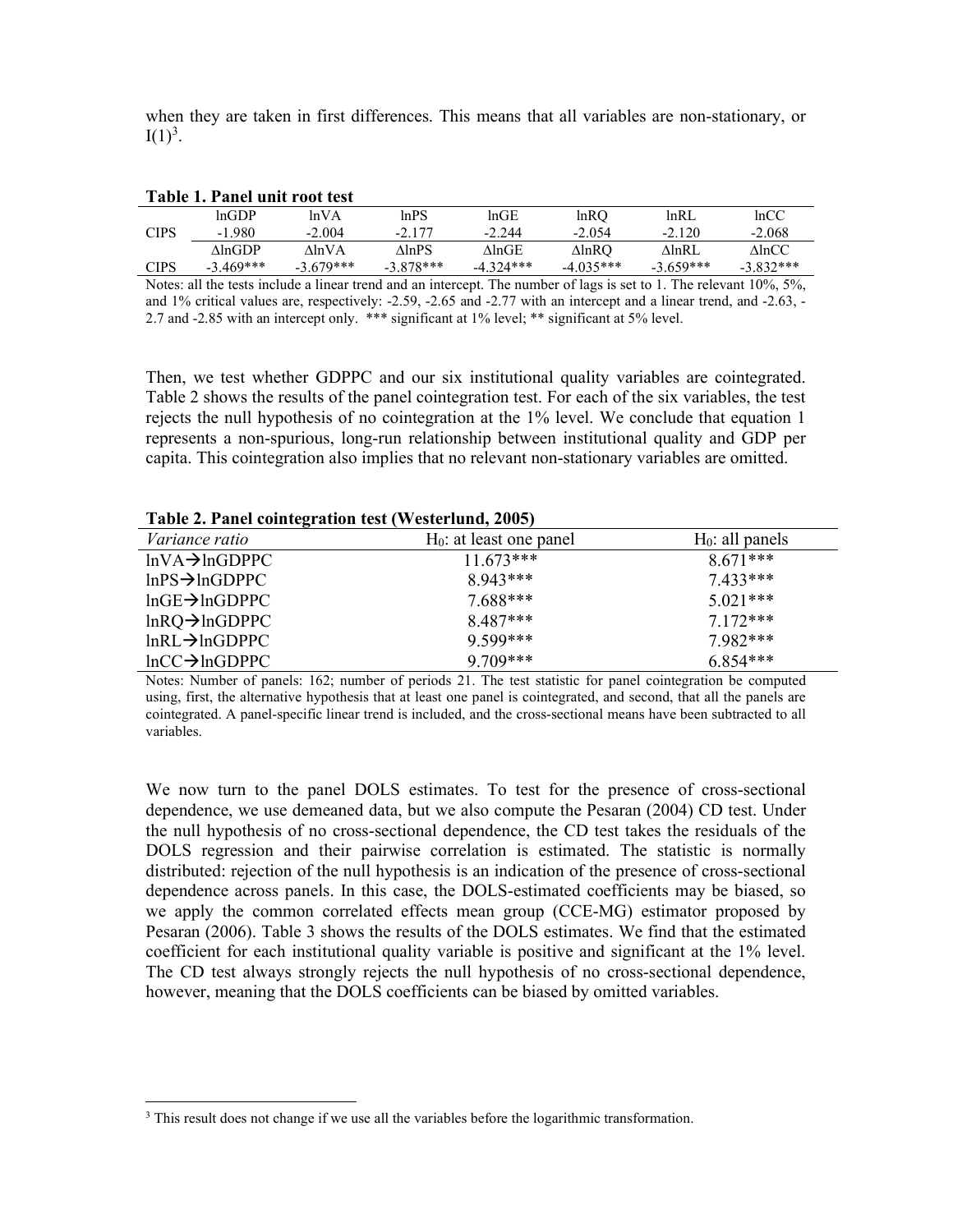|               | $\left(1\right)$ | (2)         | (3)         | (4)         | (5)               | (6)         |
|---------------|------------------|-------------|-------------|-------------|-------------------|-------------|
| DepVar: lnGDP | lnVA             | lnPS        | lnGE        | lnRO        | ln R <sub>L</sub> | lnCC        |
| Coeff.        | $0.699***$       | $2.100***$  | $2.366***$  | 1.786***    | $2.169***$        | $1.665***$  |
|               | (0.012)          | (0.036)     | (0.048)     | (0.038)     | (0.030)           | (0.028)     |
| Demeaned data | Yes              | Yes         | Yes         | Yes         | Yes               | <b>Yes</b>  |
| CD test       | 288.54***        | $167.02***$ | $154.12***$ | $192.24***$ | $157.60***$       | $175.63***$ |
| N. countries  | 162              | 162         | 162         | 162         | 162               | 162         |
| N. obs.       | 2916             | 2916        | 2916        | 2916        | 2916              | 2916        |

#### **Table 3. Dynamic OLS estimates**

Notes: pooled DOLS estimator developed by Kao and Chiang (2000). All regressions include panel-specific intercepts (i.e., fixed effects), one lag and one lead. CD is the cross-sectional dependence test proposed by Pesaran (2004). \*\*\* significant at 1% level; \*\* significant at 5% level.

Table 4 shows the results of the CCE-MG estimates, which still confirm the positive and statistically significant relation between institutional quality and GDP per capita, but all six estimated coefficients are smaller than in Table 3. The lnRQ variable shows the greatest elasticity: a 10% increase in the index of regulatory quality corresponds to an average 2% increase in GDP per capita.

|               |            | (2)       | (3)        | $\left(4\right)$ | (5)      | (6)       |
|---------------|------------|-----------|------------|------------------|----------|-----------|
| DepVar: lnGDP | lnVA       | ln PS     | lnGE       | lnRQ             | lnRL     | lnCC      |
| Coeff.        | $0.094***$ | $0.068**$ | $0.133***$ | $0.196***$       | $0.070*$ | $0.547**$ |
|               | (0.034)    | (0.023)   | (0.027)    | (0.035)          | (0.036)  | (0.025)   |
| Demeaned data | Yes        | Yes       | Yes        | Yes              | Yes      | Yes       |
| CD test       | $-0.70$    | $-0.29$   | 0.70       | 1.88             | $-0.81$  | 0.21      |
| N. countries  | 162        | 162       | 162        | 162              | 162      | 162       |
| N. obs.       | 3402       | 3402      | 3402       | 3402             | 3402     | 3402      |

#### **Table 4. Common correlated effects mean-group regression**

Notes: CCE-GM: common correlated effects mean-group estimator developed by Pesaran (2006). All regressions include panel-specific intercepts, and a time trend. The CCE-GM regression is obtained using the *robust* option. CD is the cross-sectional dependence test proposed by Pesaran (2004). \*\*\* significant at 1% level; \*\* significant at 5% level.

To control for long-run causality, both from IQ to GDPPC and vice versa, we use a PVECM model that adopts the long-run cointegration regression (DOLS) coefficient to compute the lagged EC term. Table 5 shows the results of the PMG estimates and the corresponding shortand long-run exogeneity tests.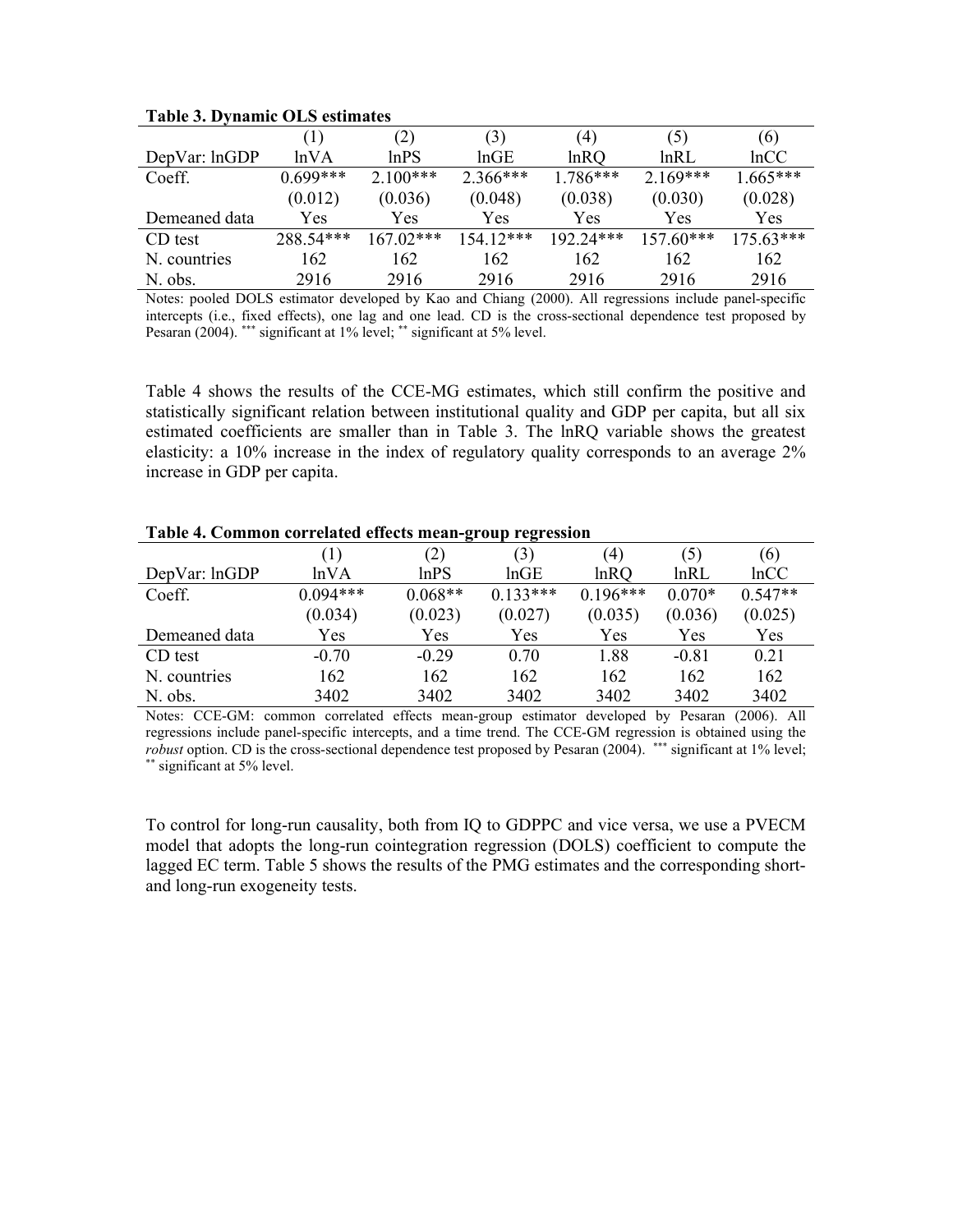|                            | (1)         | (2)         | (3)         | (4)         | (5)               | (6)         |
|----------------------------|-------------|-------------|-------------|-------------|-------------------|-------------|
| $lnIQ \rightarrow lnGDP$   | lnVA        | lnPS        | lnGE        | lnRO        | ln R <sub>L</sub> | lnCC        |
| $\beta$                    | 2.089***    | $0.536***$  | $0.618***$  | $0.293***$  | $1.860***$        | $0.479***$  |
|                            | (0.126)     | (0.033)     | (0.047)     | (0.029)     | (0.112)           | (0.034)     |
| EC                         | $-0.042***$ | $-0.064***$ | $-0.072***$ | $-0.080***$ | $-0.041***$       | $-0.068***$ |
|                            | (0.005)     | (0.009)     | (0.011)     | (0.011)     | (0.006)           | (0.009)     |
| Demeaned data              | Yes         | Yes         | Yes         | Yes         | Yes               | Yes         |
| N. countries               | 162         | 162         | 162         | 162         | 162               | 162         |
| N. obs.                    | 3240        | 3240        | 3240        | 3240        | 3240              | 3240        |
| Weak exogeneity test       | 64.63***    | 43.89***    | $46.79***$  | 43.36***    | $40.32***$        | 49.62***    |
| Short-run Granger          | $3.92**$    | 2.17        | 0.01        | $16.75***$  | 0.31              | 0.62        |
| causality test             |             |             |             |             |                   |             |
| $lnGDPPC \rightarrow lnIQ$ | (7)         | (8)         | (9)         | (10)        | (11)              | (12)        |
| $\beta$                    | $0.017**$   | $0.039***$  | $0.101***$  | $0.099***$  | $0.273***$        | $0.046**$   |
|                            | (0.006)     | (0.008)     | (0.012)     | (0.008)     | (0.011)           | (0.015)     |
| EC                         | $-0.261***$ | $-0.297***$ | $-0.267***$ | $-0.268***$ | $-0.214***$       | $-0.254***$ |
|                            | (0.014)     | (0.017)     | (0.016)     | (0.015)     | (0.019)           | (0.017)     |
| Demeaned data              | Yes         | Yes         | Yes         | Yes         | Yes               | Yes         |
| N. countries               | 162         | 162         | 162         | 162         | 162               | 162         |
| N. obs.                    | 3240        | 3240        | 3240        | 3240        | 3240              | 3240        |
| Weak exogeneity test       | 337.88***   | 282.36***   | $270.03***$ | 310.53***   | 129.04***         | 222.59***   |
| Short-run Granger          | 1.61        | $6.83**$    | 14.30***    | $3.24*$     | $5.36**$          | 0.96        |
| causality test             |             |             |             |             |                   |             |

|  |  |  | Table 5. Causality tests from PMG estimates |
|--|--|--|---------------------------------------------|
|--|--|--|---------------------------------------------|

Notes\*\*\* significant at 1% level; \*\* significant at 5% level.

Comparing the estimated coefficients in Columns 1-6 with those in Columns (7-12), we find them all statistically significant at the 1% level, but their magnitude is higher when the direction of causality runs from IQ to GDPPC. Intriguingly, the weak exogeneity test always rejects the null hypothesis of no long-run Granger causality, meaning that institutional quality and the standard of living are linked by a mutual, non-spurious, long-run relationship. In the short run, on the other hand, we find that GDPPC is Granger caused only by voice and accountability, and by regulatory quality, while greater GDPPC Granger causes higher levels of political stability, government effectiveness, regulatory quality, and rule of law. We find no association between standard of living and control of corruption in the short run.

## **4. Conclusions**

Using panel cointegration analysis, this paper shows that higher institutional quality improved the average standard of living in a sample of 162 countries during the years 1996- 2016. Our results show that institutional quality and standard of living are linked by a longrun two-way (Granger) causal relationship involving all six quality dimensions in the Worldwide Governance Indicators. In the long run, it is impossible to distinguish a single direction of causality, as the level of a country's development and the quality of its institutions are interwoven in a virtuous circular dynamic. The results are different in the short run: on average, higher ratings for voice and accountability, and a more efficient market regulation can contribute to improving the level of a country's GDP per capita. This latter, in turn, helps raising the average level of political stability, government effectiveness, and rule